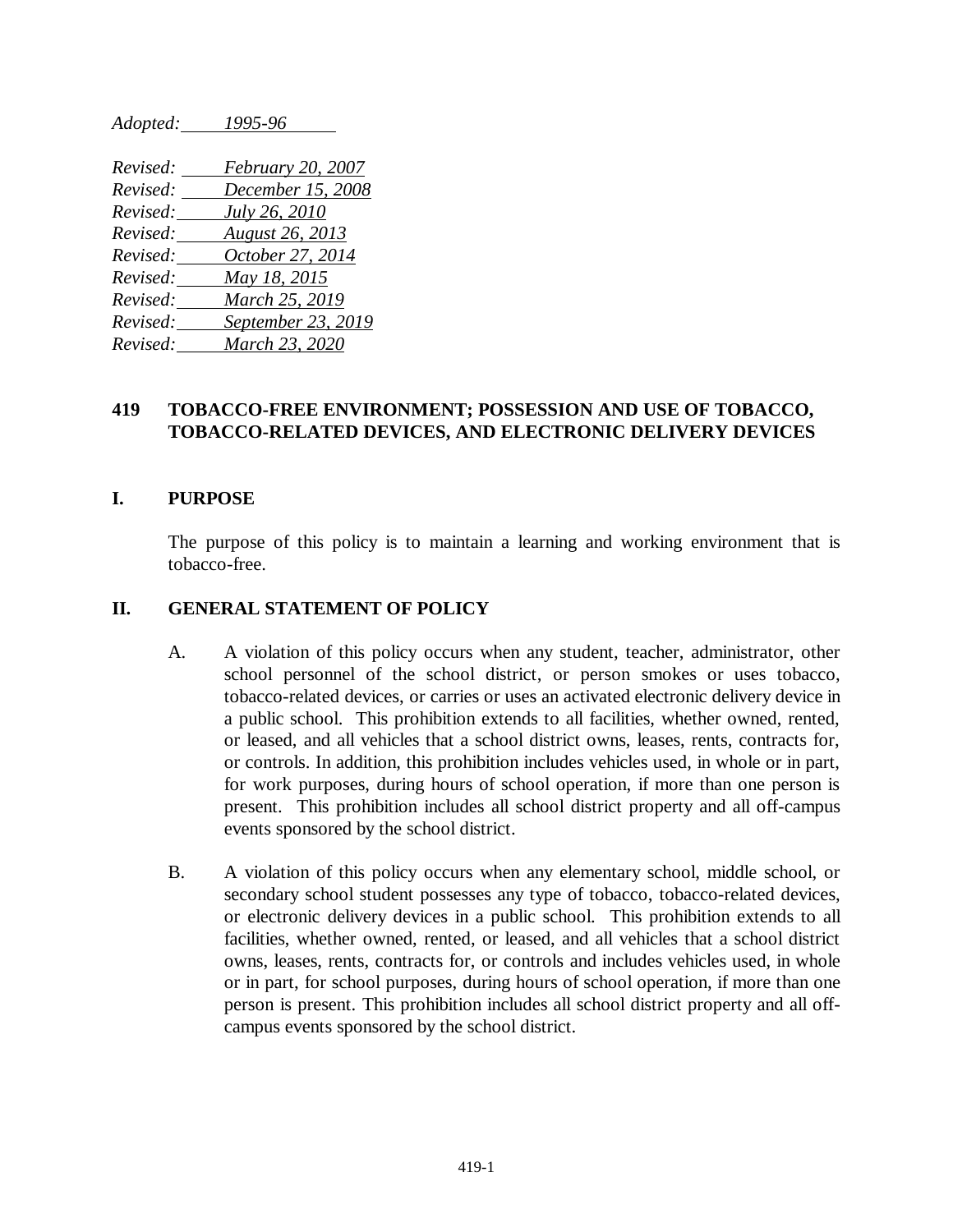- C. The school district will act to enforce this policy and to discipline or take appropriate action against any student, teacher, administrator, school personnel, or person who is found to have violated this policy.
- D. The school district will not solicit or accept any contributions or gifts of money, curricula, materials, or equipment from companies that directly manufacture and are identified with tobacco products, tobacco-related devices, or electronic delivery devices. The school district will not promote or allow promotion of tobacco products or electronic delivery devices on school property or at schoolsponsored events.

## **III. TOBACCO AND TOBACCO RELATED DEVICES DEFINED**

- A. "Electronic delivery device" means any product containing or delivering nicotine, lobelia, or any other substance intended for human consumption that can be used by a person to simulate smoking in the delivery of nicotine or any other substance through inhalation of vapor from the product. Electronic delivery device includes any component part of a product, whether or not marketed or sold separately. Electronic delivery device does not include any product that has been approved or certified by the United States Food and Drug Administration for sale as a tobaccocessation product, as a tobacco-dependence product, or for other medical purposes, and is marketed and sold for such an approved purpose.
- B. "Tobacco" means cigarettes and any product containing, made, or derived from tobacco that is intended for human consumption, whether chewed, smoked, absorbed, dissolved, inhaled, snorted, sniffed, or ingested by any other means, or any component, part, or accessory of a tobacco product, including, but not limited to, cigars; cheroots; stogies; perique; granulated, plug cut, crimp cut, ready rubbed, and other smoking tobacco; snuff; snuff flour; cavendish; plug and twist tobacco; fine cut and other chewing tobacco; shorts; refuse scraps, clippings, cuttings and sweepings of tobacco; and other kinds and forms of tobacco. Tobacco excludes any tobacco product that has been approved by the United States Food and Drug Administration for sale as a tobacco-cessation product, as a tobaccodependence product, or for other medical purposes, and is being marketed and sold solely for such an approved purpose.
- C. "Tobacco-related devices" means cigarette papers or pipes for smoking or other devices intentionally designed or intended to be used in a manner which enables the chewing, sniffing, smoking, or inhalation of vapors of tobacco or tobacco products. Tobacco-related devices include components of tobacco-related devices which may be marketed or sold separately.
- D. "Smoking" means inhaling, exhaling, burning, or carrying any lighted or heated cigar, cigarette, pipe, or any other lighted or heated product containing, made, or derived from nicotine, tobacco, marijuana, or other plant, whether natural or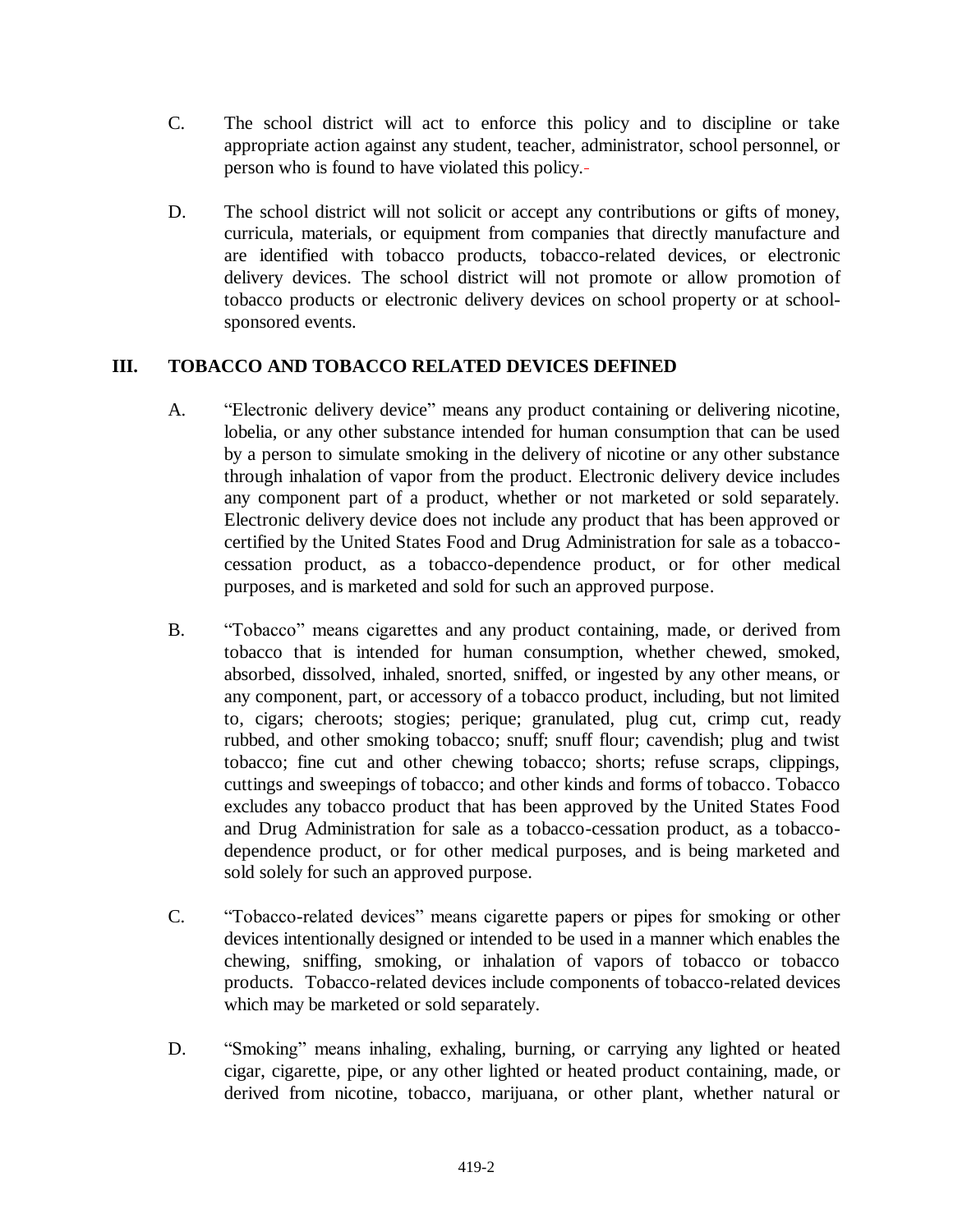synthetic, that is intended for inhalation. Smoking includes carrying or using an activated electronic delivery device.

## **IV. EXCEPTIONS**

- A. A violation of this policy does not occur when an Indian adult lights tobacco on school district property as a part of a traditional Indian spiritual or cultural ceremony. An Indian is a person who is a member of an Indian tribe as defined under Minnesota law.
- B. A violation of this policy does not occur when an adult nonstudent possesses a tobacco or nicotine product that has been approved by the United States Food and Drug Administration for sale as a tobacco cessation product, as a tobacco dependence product, or for other medical purposes, and is being marketed and sold solely for such an approved purpose. Nothing in this exception authorizes smoking or use of tobacco, tobacco-related devices, or electronic delivery devices on school property or at off-campus events sponsored by the school district.

## **V. ENFORCEMENT**

- A. All individuals on school premises shall adhere to this policy.
- B. Students who violate this tobacco-free policy shall be subject to school district discipline procedures.
- C. School district administrators and other school personnel who violate this tobaccofree policy shall be subject to school district discipline procedures.
- D. School district action taken for violation of this policy will be consistent with requirements of applicable collective bargaining agreements, Minnesota or federal law, and school district policies.
- E. Persons who violate this tobacco-free policy may be referred to the building administration or other school district supervisory personnel responsible for the area or program at which the violation occurred.
- F. School administrators may call the local law enforcement agency to assist with enforcement of this policy. Smoking or use of any tobacco product in a public school is a violation of the Minnesota Clean Indoor Air Act and/or the Freedom to Breathe Act of 2007 and is a petty misdemeanor. A court injunction may be instituted against a repeated violator.
- G. No persons shall be discharged, refused to be hired, penalized, discriminated against, or in any manner retaliated against for exercising any right to a smoke-free environment provided by the Freedom to Breathe Act of 2007 or other law.